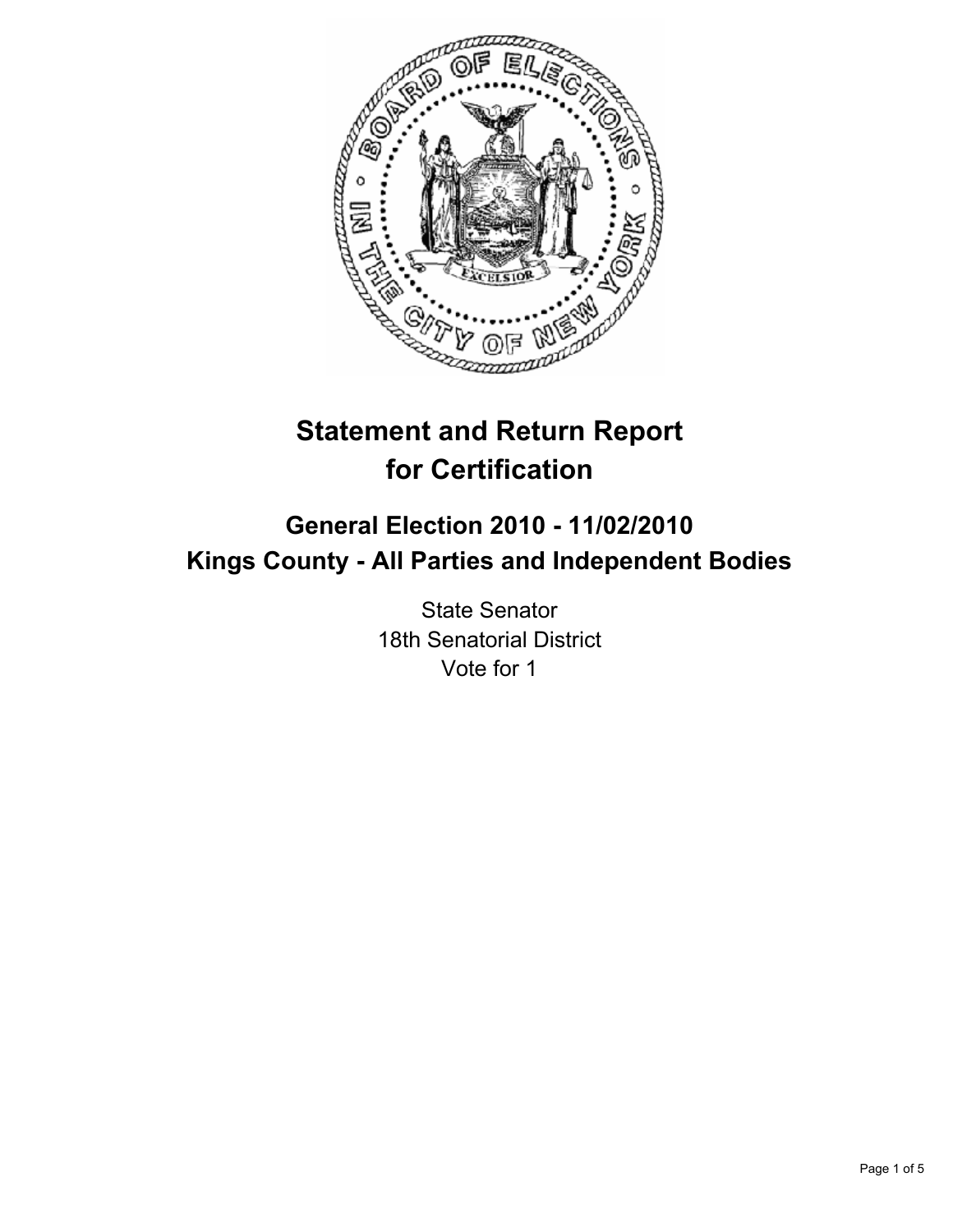

## **Assembly District 44**

| <b>PUBLIC COUNTER</b>                    | 1,310 |
|------------------------------------------|-------|
| <b>EMERGENCY</b>                         | 0     |
| ABSENTEE/MILITARY                        | 20    |
| AFFIDAVIT                                | 56    |
| <b>Total Ballots</b>                     | 1,396 |
| VELMANETTE MONTGOMERY (DEMOCRATIC)       | 766   |
| LAQUAN O WORD (REPUBLICAN)               | 85    |
| LAQUAN O WORD (CONSERVATIVE)             | 22    |
| VELMANETTE MONTGOMERY (WORKING FAMILIES) | 409   |
| <b>Total Votes</b>                       | 1,282 |
| Unrecorded                               | 114   |

#### **Assembly District 50**

| <b>PUBLIC COUNTER</b>                    | 3,811 |
|------------------------------------------|-------|
| <b>EMERGENCY</b>                         |       |
| ABSENTEE/MILITARY                        | 84    |
| AFFIDAVIT                                | 118   |
| <b>Total Ballots</b>                     | 4,026 |
| VELMANETTE MONTGOMERY (DEMOCRATIC)       | 3,033 |
| LAQUAN O WORD (REPUBLICAN)               | 111   |
| LAQUAN O WORD (CONSERVATIVE)             | 19    |
| VELMANETTE MONTGOMERY (WORKING FAMILIES) | 504   |
| <b>Total Votes</b>                       | 3,667 |
| Unrecorded                               | 359   |

#### **Assembly District 51**

| <b>PUBLIC COUNTER</b>                    | 4,343 |
|------------------------------------------|-------|
| <b>EMERGENCY</b>                         | 0     |
| ABSENTEE/MILITARY                        | 46    |
| <b>AFFIDAVIT</b>                         | 113   |
| <b>Total Ballots</b>                     | 4,515 |
| VELMANETTE MONTGOMERY (DEMOCRATIC)       | 3,004 |
| LAQUAN O WORD (REPUBLICAN)               | 265   |
| LAQUAN O WORD (CONSERVATIVE)             | 62    |
| VELMANETTE MONTGOMERY (WORKING FAMILIES) | 495   |
| <b>Total Votes</b>                       | 3,826 |
| Unrecorded                               | 689   |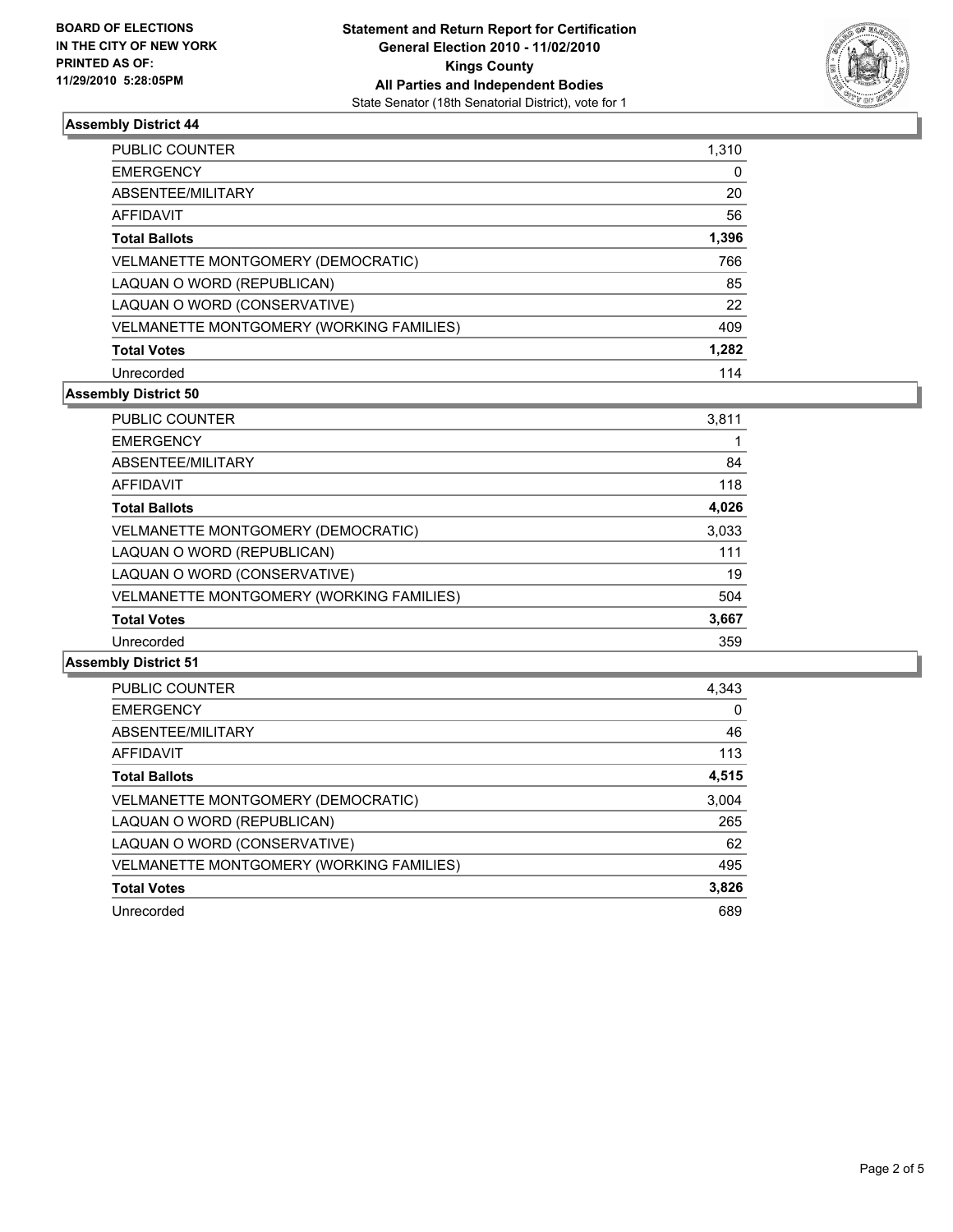

## **Assembly District 52**

| <b>PUBLIC COUNTER</b>                           | 11,592 |
|-------------------------------------------------|--------|
| <b>EMERGENCY</b>                                |        |
| ABSENTEE/MILITARY                               | 238    |
| <b>AFFIDAVIT</b>                                | 359    |
| <b>Total Ballots</b>                            | 12,276 |
| <b>VELMANETTE MONTGOMERY (DEMOCRATIC)</b>       | 7,678  |
| LAQUAN O WORD (REPUBLICAN)                      | 619    |
| LAQUAN O WORD (CONSERVATIVE)                    | 128    |
| <b>VELMANETTE MONTGOMERY (WORKING FAMILIES)</b> | 2,819  |
| BILL DEBLASIO (WRITE-IN)                        | 2      |
| <b>JOE WILLIAMS (WRITE-IN)</b>                  | 1      |
| <b>MELONY SAMUELS (WRITE-IN)</b>                | 1      |
| OSKAR ROSENSTEIN (WRITE-IN)                     | 1      |
| PERRY SOLOMON (WRITE-IN)                        | 1      |
| <b>Total Votes</b>                              | 11,250 |
| Unrecorded                                      | 1,026  |

#### **Assembly District 54**

| <b>PUBLIC COUNTER</b>                    | 2,609 |
|------------------------------------------|-------|
| <b>EMERGENCY</b>                         | 32    |
| ABSENTEE/MILITARY                        | 24    |
| <b>AFFIDAVIT</b>                         | 77    |
| <b>Total Ballots</b>                     | 2,744 |
| VELMANETTE MONTGOMERY (DEMOCRATIC)       | 2,222 |
| LAQUAN O WORD (REPUBLICAN)               | 55    |
| LAQUAN O WORD (CONSERVATIVE)             | 12    |
| VELMANETTE MONTGOMERY (WORKING FAMILIES) | 84    |
| <b>Total Votes</b>                       | 2,373 |
| Unrecorded                               | 371   |

#### **Assembly District 55**

| <b>PUBLIC COUNTER</b>                     | 5,410 |
|-------------------------------------------|-------|
| <b>EMERGENCY</b>                          | 0     |
| ABSENTEE/MILITARY                         | 46    |
| <b>AFFIDAVIT</b>                          | 133   |
| <b>Total Ballots</b>                      | 5,591 |
| <b>VELMANETTE MONTGOMERY (DEMOCRATIC)</b> | 4,666 |
| LAQUAN O WORD (REPUBLICAN)                | 64    |
| LAQUAN O WORD (CONSERVATIVE)              | 23    |
| VELMANETTE MONTGOMERY (WORKING FAMILIES)  | 217   |
| SEKOY MARTIN (WRITE-IN)                   |       |
| <b>Total Votes</b>                        | 4,971 |
| Unrecorded                                | 620   |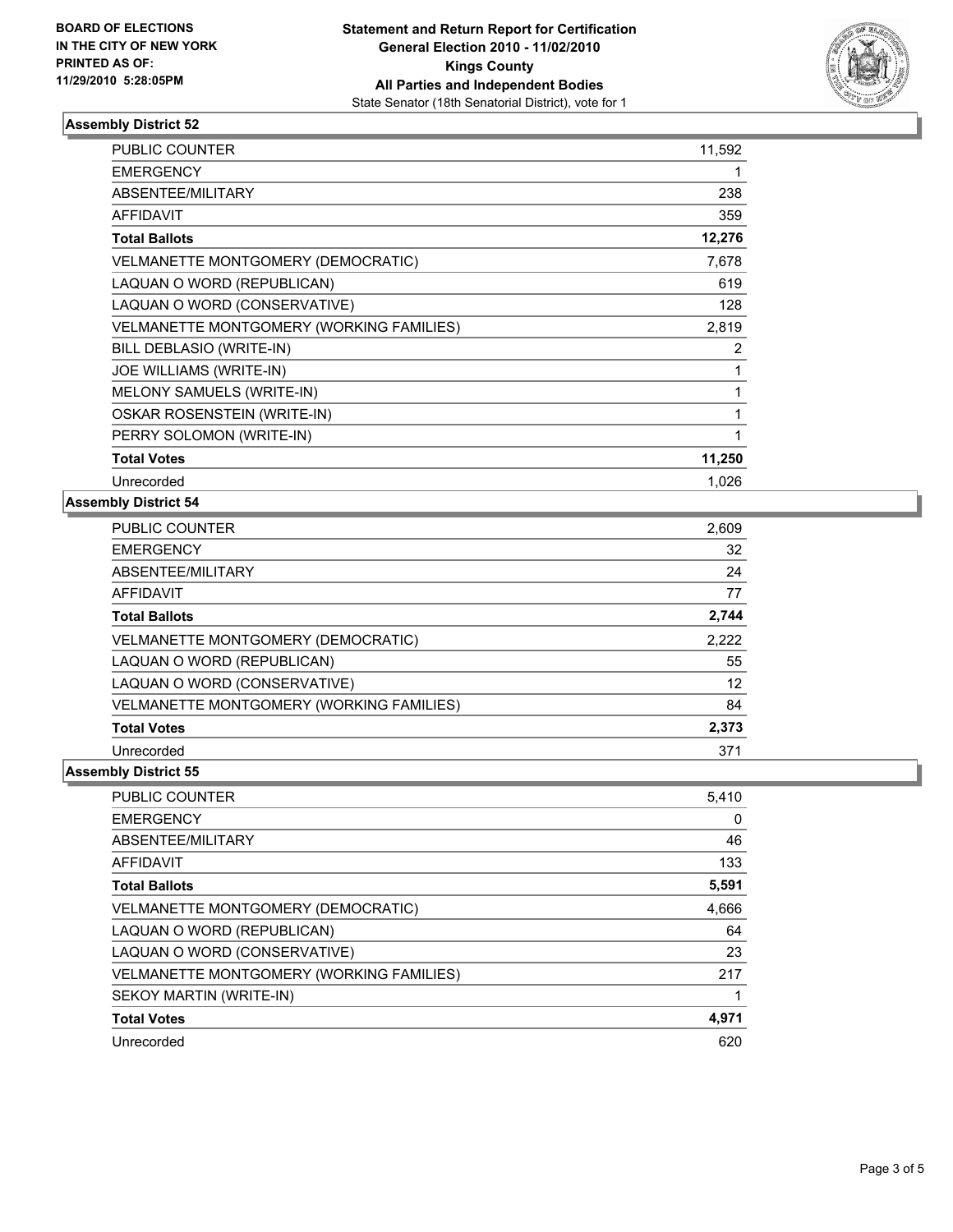

#### **Assembly District 56**

| <b>PUBLIC COUNTER</b>                           | 14,641 |
|-------------------------------------------------|--------|
| <b>EMERGENCY</b>                                | 0      |
| ABSENTEE/MILITARY                               | 196    |
| <b>AFFIDAVIT</b>                                | 421    |
| <b>Total Ballots</b>                            | 15,272 |
| <b>VELMANETTE MONTGOMERY (DEMOCRATIC)</b>       | 12,571 |
| LAQUAN O WORD (REPUBLICAN)                      | 238    |
| LAQUAN O WORD (CONSERVATIVE)                    | 99     |
| <b>VELMANETTE MONTGOMERY (WORKING FAMILIES)</b> | 794    |
| AL SHARPTON (WRITE-IN)                          | 3      |
| <b>Total Votes</b>                              | 13,705 |
| Unrecorded                                      | 1.567  |

#### **Assembly District 57**

| PUBLIC COUNTER                           | 15,959 |
|------------------------------------------|--------|
| <b>EMERGENCY</b>                         | 0      |
| ABSENTEE/MILITARY                        | 299    |
| <b>AFFIDAVIT</b>                         | 505    |
| <b>Total Ballots</b>                     | 16,816 |
| VELMANETTE MONTGOMERY (DEMOCRATIC)       | 12,785 |
| LAQUAN O WORD (REPUBLICAN)               | 428    |
| LAQUAN O WORD (CONSERVATIVE)             | 100    |
| VELMANETTE MONTGOMERY (WORKING FAMILIES) | 2,270  |
| <b>BARRY RICE (WRITE-IN)</b>             | 1      |
| CHRISTOPHER POLK (WRITE-IN)              | 1      |
| ELIAS J. WEIR (WRITE-IN)                 | 1      |
| HAKEEM JEFFRIES (WRITE-IN)               | 1      |
| JOHN I DOE (WRITE-IN)                    | 1      |
| LISA MURKOWSKI (WRITE-IN)                | 1      |
| <b>VERNON DAVIS (WRITE-IN)</b>           | 1      |
| <b>Total Votes</b>                       | 15,590 |
| Unrecorded                               | 1,226  |